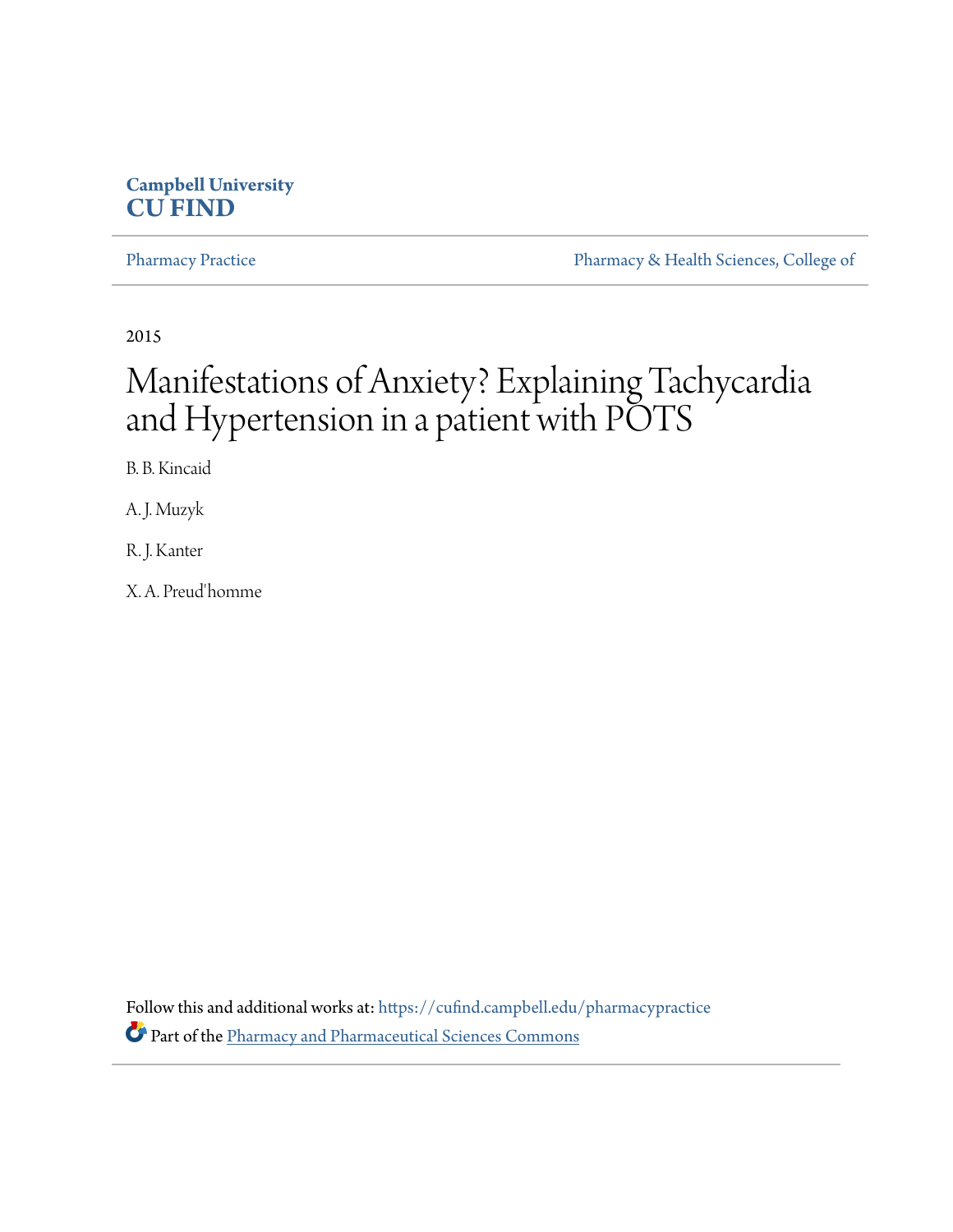

# **Family Medicine & Medical Science Research**

# Manifestations of Anxiety? Explaining Tachycardia and Hypertension in a Patient with POTS

#### **Brian B Kincaid, Andrew J Muzyk**\* **, Ronald J Kanter and Xavier A Preud'homme**

*Department of Pharmacy Practice, Campbell University School of Pharmacy and Health Sciences, P.O. Box 3089, Buies Creek, NC, 27710, USA*

\***Corresponding author:** Andrew J Muzyk, Department of Pharmacy Practice, Campbell University School of Pharmacy and Health Sciences, P.O. Box 3089, Buies Creek, NC, 27710, USA, Tel: (919) 681-3438; Fax: (919) 681-2741; Email: [Andrew.Muzyk@duke.edu](mailto:Andrew.Muzyk@duke.edu)

**Rec date:** Nov 21, 2014; **Acc date:** Jan 09, 2015; **Pub date:** Jan 11, 2015

**Copyright:** © 2015 Kincaid BB, et al. This is an open-access article distributed under the terms of the Creative Commons Attribution License, which permits unrestricted use, distribution, and reproduction in any medium, provided the original author and source are credited.

### **Abstract**

**Background:** Postural orthostatic tachycardia syndrome (POTS) is characterized by autonomic dysfunction causing orthostatic intolerance. Psychiatrists should be aware of POTS because the symptoms exhibited by patients, such as tachycardia, tremulousness, fatigue, and abdominal pain, may be misinterpreted as a primary anxiety disorder, in particular panic disorder, or even as one of the somatoform disorders.

**Objective:** The authors review literature on POTS and highlight a case of a 23-year-old female with hyperadrenergic POTS, admitted for a recurrent tachycardiac and hypertensive crisis.

**Method:** The authors present a case report of history, diagnosis, and treatment. After being treated in the medical intensive care unit, the patient was referred to the internal medicine psychiatry service (med-psych) for management because members of her medical team hoped her symptoms would be better treated by managing her anxiety.

**Results:** The patient had a history of multiple referrals for anxiety in spite of a known diagnosis of POTS. She also had serum catecholamines showing a normal norepinephrine while supine and comfortable, but highly elevated during a tachycardiac and hypertensive crisis.

**Conclusion:** This case highlights the need for a broader understanding of POTS. Patients with this syndrome have a primary autonomic dysfunction driving their symptoms, though anxiety can be a component. In addition, serum catecholamines drawn while supine and comfortable may lead to inaccurate judgments as to the etiology of the patients' tachycardia and should only be interpreted in conjunction with catecholamines drawn while upright or during an orthostatic crisis.

**Keywords:** Postural orthostatic tachycardia syndrome; Anxiety; Norepinephrine, autonomic dysfunction **Case**

#### **Introduction**

Postural orthostatic tachycardia syndrome (POTS) is a condition of autonomic dysfunction characterized by orthostatic intolerance without orthostatic hypotension. Patients with this condition can exhibit a variety of signs and symptoms, but the classic definition of POTS is an increase in heart rate greater than 30 beats per minute in the absence of hypotension within five minutes of assuming an upright position in a symptomatic patient [1-3]. In addition to tachycardia or palpitations, people with POTS can exhibit headaches, weakness, abdominal pain, dizziness, fatigue, sweating, tremulousness, and anxiety [2,3]. The symptoms associated with POTS are of particular importance for psychiatrists to be aware of because providers may overlook the overall symptom complex and focus only on the anxiety. This may cause patients to be mislabeled as having a primary anxiety disorder. This review begins with a case of a woman with POTS who, due to her clinical presentation, was repeatedly referred to psychiatry for management of her symptoms.

Ms. X is a 23-year-old Caucasian female with a history of autonomic dysfunction, diagnosed as POTS. She has a history of multiple emergency department visits and hospital admissions since the age of 19 for symptoms associated with POTS, primarily episodes of profound hypertension and tachycardia. She was taking tizanidine, metoprolol, methyldopa, buccal fentanyl, and gabapentin as an outpatient for management of hypertension, tachycardia, extremity pain, and headache. She was also taking trazodone for insomnia, ferrous sulfate for iron-deficiency anemia, and oral contraceptive pills. Ms. X presented to the emergency department from a scheduled cardiology visit after having a severe headache, flushing, palpitations, burning leg pain, tachycardia with a heart rate in the 160s, and a systolic blood pressure of 170. She was admitted to the medical Intensive Care Unit (ICU), primarily for management of her hypertension and tachycardia, and was placed on a labetolol continuous infusion with intravenous (IV) hydromorphone as needed for pain. While in the ICU, she had several episodes of tachycardia and hypertension. During these episodes, Ms. X also complained of intense burning pain in her extremities, usually her legs. She appeared restless and anxious, and she was tremulous, writhing in the hospital bed due to pain. Ms. X complained of hot flashes, and she would usually be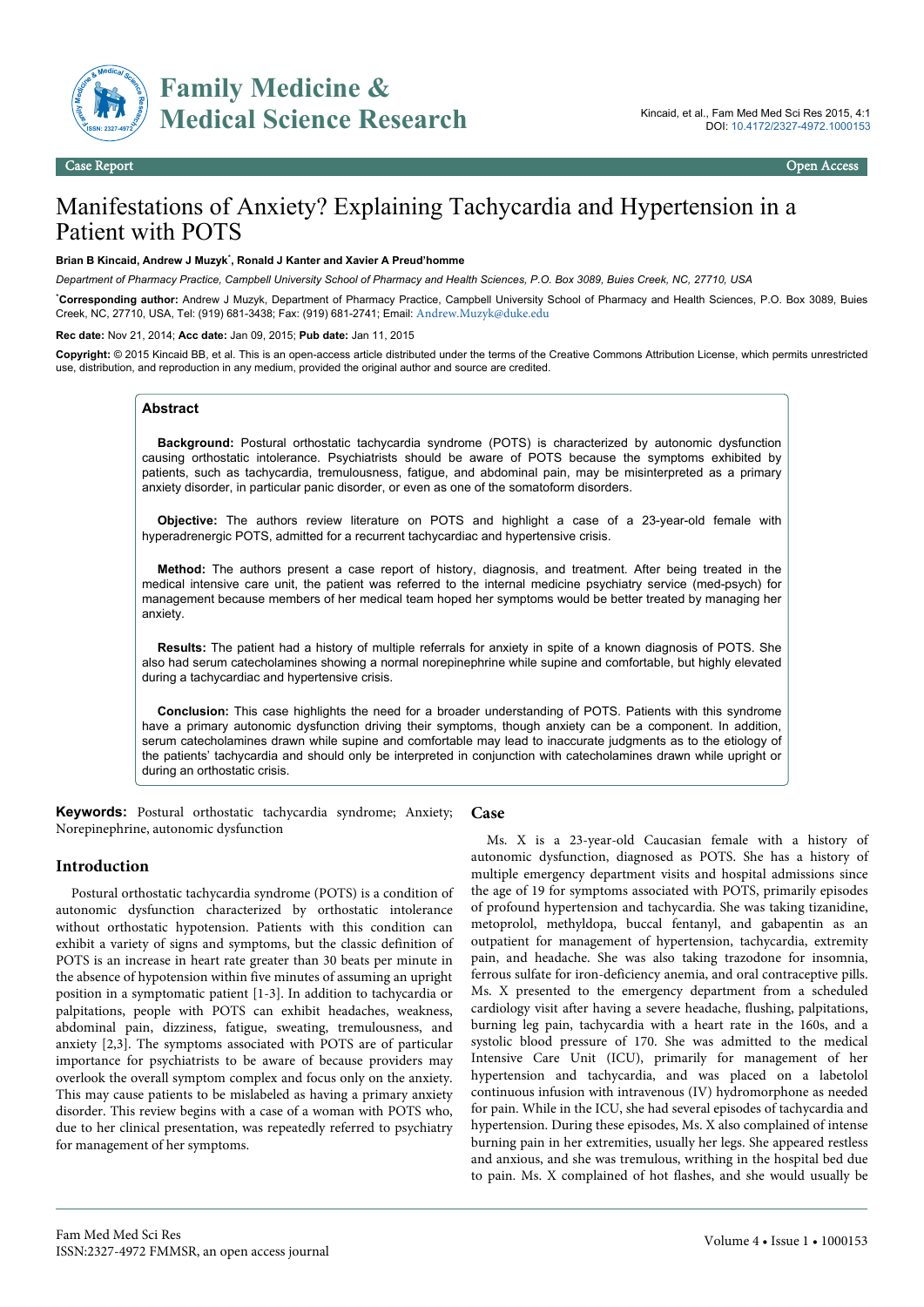**Citation:** Kincaid BB, Muzyk AJ, Kanter RJ, Preud'homme XA (2015) Manifestations of Anxiety? Explaining Tachycardia and Hypertension in a Patient with POTS . Fam Med Med Sci Res 4: 153. doi:10.4172/2327-4972.1000153

#### Page 2 of 4

flushed and sweating. Her episodes also had a diurnal variation, usually having no symptoms in the morning with the episodes primarily occurring in the late afternoon and evenings.

By hospital day number two, the patient's hypertension, tachycardia, and other symptoms resolved, and she was titrated off of the labetolol infusion. Ms. X was deemed ready for transfer to a general medicine bed. When deciding upon the accepting medicine team, the combined medicine-psychiatry service was contacted to see if they would accept the patient. Several physicians in the ICU were concerned about Ms. X's behavior, especially the restlessness and writhing movements during the episodes. In fact, they felt some of the behavior was inappropriate and extreme and hypothesized her symptoms could be secondary to a primary anxiety disorder. They felt that the med-psych service would be able to address her psychiatric issues while continuing to manage any further hypertension or tachycardia. Ms. X was transferred to the med-psych service in the afternoon of hospital day two. In the evening on that same day, the patient was sitting up in her room and again developed an episode of tachycardia with hypertension and pain. She was treated with oral and IV pushes of beta-blockers for blood pressure and heart rate control, but her symptoms remained refractory to these methods. She was transferred back to the medical ICU for management of hypertension and tachycardia with labetolol infusion. Ms. X remained in the ICU for three more days and was again titrated off of the infusion. On hospital day six, she was stable without symptoms and discharged on her home medications with the exceptions of scheduled propranolol for hypertension, metoprolol only as needed for tachycardia, and methadone for long-acting pain control. In addition, the patient's methyldopa was stopped due to ineffectiveness in controlling blood pressure and to worsened mood.

When further examining Ms. X's medical record and history during the previous admissions, there was often debate between the medical teams taking care of her and the psychiatry consult service or the medpsych service as to the underlying etiology of Ms. X's clinical presentation. The medical teams would see her behavior and often insist that the patient was primarily anxious and that treating the anxiety more effectively would improve her condition. The psychiatry service would evaluate the patient and would acknowledge that she appeared anxious during the episodes. However, they felt that the extreme hypertension and tachycardia and overall symptom complex could better be explained by POTS. Indeed, the diagnosis of POTS itself was questioned by some medical teams because of certain negative laboratory findings. Ms. X had an extensive workup in the months prior, which included negative laboratory and imaging studies for pheochromocytoma, carcinoid syndrome, hyperthyroidism, Cushing's disease, adrenal adenomas, or cardiac arrhythmias. She also had an otherwise negative medical history. In order to diagnose POTS as the cause of her episodes, fractionated catecholamines were drawn. In fact, they were drawn on several occasions and varied widely. On one occasion, Ms. X's catecholamines were normal, and several people on the medical teams cited this as evidence that the patient had no hormonal or autonomic component involved in her presentation. Thus, she must have a primary psychiatric illness rather than POTS.

Table 1 shows Ms. X's fractionated catecholamines drawn on three different occasions. During Times 1 and 3, the patient was in an acute episode when the labs were drawn.

| <b>Time</b>                                    | Symptoms/vital signs                                                     | Norepinephrine pg/mL (pmol/L) | Epinephrine<br>pg/mL<br>(pmol/L) | pg/mL<br><b>Dopamine</b><br>(pmol/L) |
|------------------------------------------------|--------------------------------------------------------------------------|-------------------------------|----------------------------------|--------------------------------------|
| Time $1$ :<br>5 pm                             | Burning leg pain, flushed, HR <sup>*</sup> 170, SBP <sup>**</sup><br>180 | 1258 (7436)                   | 222 (1212)                       | 32 (209)                             |
| Time $2$ :<br>10 am (8 months after<br>time 1) | No symptoms; vital signs normal                                          | 81 (479)                      | ~10                              | ~10                                  |
| Time $3$ :<br>5 pm (4 days after)<br>Time 2)   | Burning leg pain, flushed, tremulous, HR*<br>180, SBP** 250              | 1618 (9564)                   | 529 (2888)                       | 40 (261)                             |

Table 1: Fractionated plasma catecholamines in patient with POTS (\*HR = heart rate \*\*SBP = systolic blood pressure)

## **Literature Review and Case Discussion**

Postural orthostatic tachycardia syndrome is a condition that is not easy to diagnose, as patients have varying symptom presentations. In general, POTS is characterized by functional hypovolemia when sitting upright due to dysfunction of autonomic homeostatic blood pressure control with changes in position [3]. Mainstays of treatment of most patients with POTS are to increase salt and fluid intake to minimize orthostatic decreases in venous return, encourage resistance exercises, and offer medications. Fludrocortisone is often added to further increase blood pressure and counteract the positional hypovolemia. Beta-blockers are commonly used to control heart rate, and alpha-1 agonists, like midodrine, are also utilized to increase vascular tone [2,3]. Additional medications, which have been variously used for this condition, include pyridostigmine, clonidine, methyldopa, Phenobarbital, and erythropoietin. The exact pathophysiology of POTS is not fully understood, but several subtypes of POTS (deconditioned POTS, neuropathic POTS, and hyperadrenergic POTS) have been described based on proposed mechanisms [2]. All three subtypes are characterized by orthostatic intolerance, but they vary as to other signs. Although patients may exhibit signs of one or more of these subtypes, each subtype has slightly different treatment strategies [2,3].

In many cases, patients with POTS reduce their physical activity in an effort to reduce symptoms. This can lead to deconditioning and cause a cycle in which they become increasingly intolerant of exercise or activity, leading to more and more severe symptoms with mild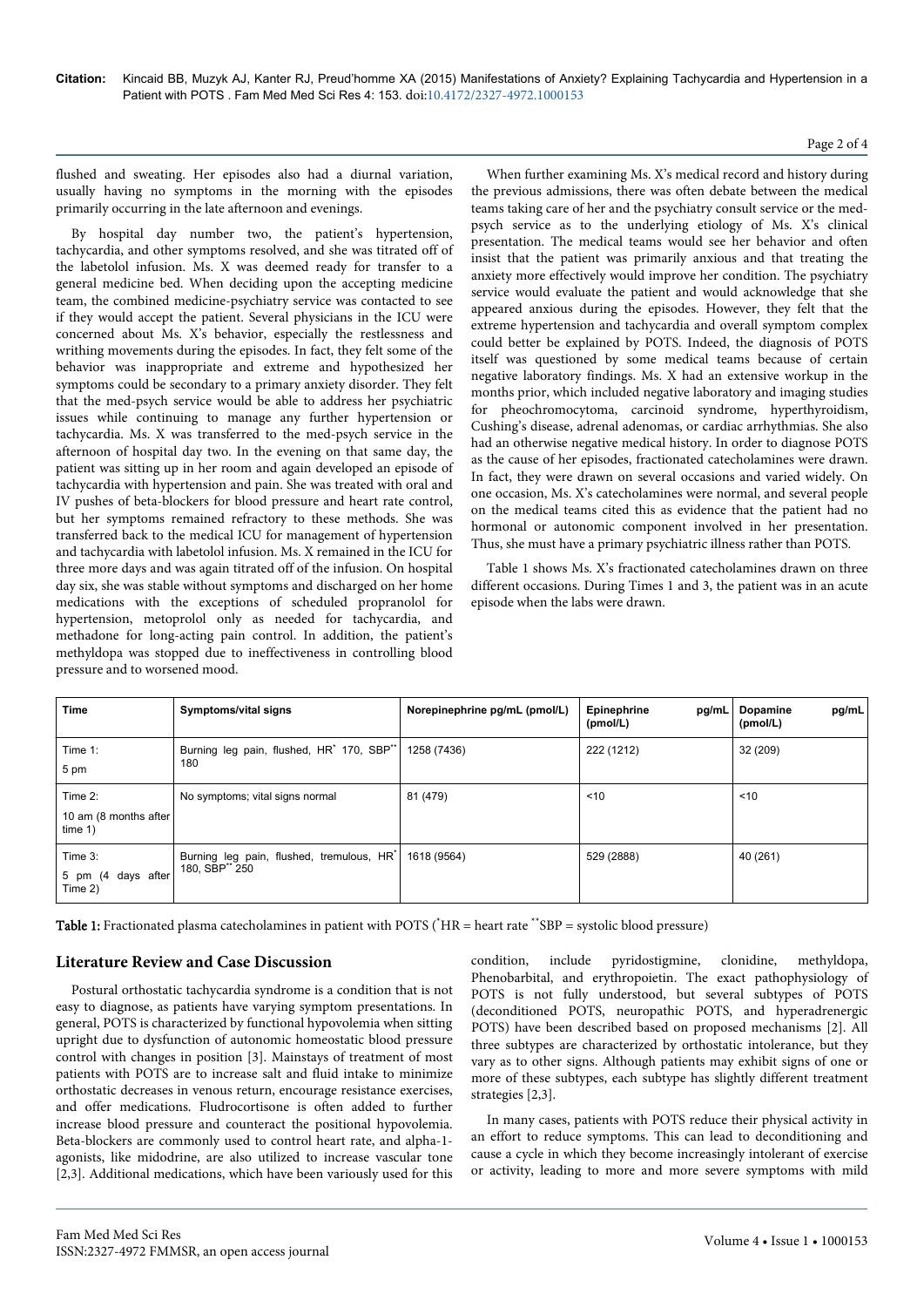activity or positional changes [2]. This is known as deconditioned POTS. In addition to the above treatments, a tailored and specific exercise and rehabilitation program should be included in the management strategy of this subtype.

Neuropathic POTS is characterized by a restricted autonomic neuropathy involving those post-ganglionic sympathetic neurons having the longest axons (innervating the splanchnic bed and extremities), the so-called length-dependent type. These patients occasionally have antibodies to the ganglionic acetylcholine receptor and will exhibit peripheral adrenergic failure due to denervation [2,3]. Patients with neuropathic POTS often respond to fludrocortisone and an alpha-1-agonist like midodrine to increase vessel tone in addition to volume expansion [2]. Acetylcholinesterase inhibitors like pyridostigmine have been utilized in these patients, as well.

Hyperadrenergic POTS is a condition in which there is an excessive release of norepinephrine with upright positional change. It is characterized by blood pressure increases >10 mmHg and orthostatic increases of plasma norepinephrine>600 pg/mL<sup>2</sup>, or greater than three times the supine level. Along with increased heart rate and blood pressure, these patients have other signs of sympathetic activation including tremulousness and anxiety. They may respond to abdominal binders to reduce venous capacitance and non-selective betaantagonists like propranolol [2,4]. Acetylcholinesterase inhibitors may also work in this group by increasing parasympathetic tone, thereby mitigating the sympathetic over-activation. Alpha-2-agonists, like clonidine, are commonly used for pressure control [3].

Overall, there are some interesting aspects of Ms. X's case that warrant further discussion. Given her increases in blood pressure and serum catecholamines, it is most likely that she has the hyperadrenergic subtype of POTS. As mentioned above, patients with this type of POTS often have anxiety, a sign of sympathetic activation. The interesting part of her case was the multiple discussions between the psychiatric and medical services over several admissions about the cause of her symptoms and the treatment required. Multiple internists firmly held that anxiety or panic was driving the tachycardic and hypertensive episodes. The psychiatric and med-psych teams insisted that the patient had an autonomic dysfunction that was driving her symptoms and that methods solely targeted to reduce anxiety would have little benefit for her. They insisted that a more comprehensive treatment for POTS would better treat her illness. Unfortunately, patients with POTS are overly characterized as being anxious, and their anxiety is viewed as the driving force rather than one component of the overall illness [2,5]. Several studies have examined anxiety in patients with POTS.

Masuki et al. sought to better understand the relationship between POTS and anxiety [5]. In a group of fourteen patients with POTS and ten healthy controls, all subjects underwent heart rate monitoring during lower-body negative pressure (LBNP), simulating an orthostatic increase in lower extremity venous pooling, and mental arithmetic tests to represent an anxiety-provoking stimulus. Patients with POTS had significantly higher heart rates with LBNP than controls. However, there were no differences in heart rates between groups during mental arithmetic tests, supporting the point that physiologic changes in patients with POTS are not solely caused by anxiety.

In another study, Raj et al. had patients with POTS complete numerous questionnaires for psychiatric disorders, including the Beck Depression Inventory, Beck Anxiety Inventory, and Anxiety Severity Index, and also undergo the Structured Clinical Interview for DSM-IV axis-I disorders (SCID) [6]. They found that patients with POTS had no difference in prevalence of anxiety or depressive disorders compared to the general population.

The above studies support the view that the tachycardia, hypertension, and other symptoms in POTS are due to a diffuse and peripheral autonomic dysfunction rather than solely on anxiety. As in the case with Ms. X, POTS can be confused with anxiety or panic attacks, but the primary team should be aware of the diagnosis so that effective treatment is initiated, including agents like alpha-1 agonists or fludrocortisone, instead of focusing only on anxiolytics. Furthermore, understanding that the patient's problem is orthostatic intolerance rather than primary anxiety may help physicians to quickly start a more comprehensive treatment regimen that includes betablockers, which improve symptoms and decrease orthostatic changes in heart rate in patients with POTS [4]. Recognizing the distinctions between primary panic attacks/anxiety and POTS may also help psychiatrists on consult services when asked to see a patient with unexplained tachycardia, hypertension, tremulousness, and anxiety. The severity of tachycardia and hypertension in addition to an association with postural changes can suggest POTS within the differential diagnosis.

The second notable aspect of Ms. X's case is the debate regarding her serum catecholamines. She had fractionated catecholamines drawn on several occasions, and on one occasion they were normal. Several members of her multiple treating teams used the normal values to support their view of a psychiatric diagnosis. However, the normal values were observed when the patient was supine and asymptomatic. This highlights the important point that fractionated catecholamines should be drawn in patients with POTS in the setting of an orthostatic positional change, or during an acute tachycardic episode. In fact, this is one of the recommendations for diagnosing POTS [1,2]. Although seeing a normal plasma norepinephrine while the patient is supine, and not symptomatic, is important, this value can be misinterpreted if not taken in the context of another plasma norepinephrine drawn at the time of an orthostatic crisis. An elevated norepinephrine level suggests, though is not diagnostic of, POTS, as it represents neuronal spill over. A disproportionate elevation of epinephrine, which was not observed in this patient, represents an adrenal secretory phenomenon, as would more likely be evident with primary anxiety. Thus, providers should be careful of the context in which they are drawing these laboratory values. A broader understanding of the diagnostic criteria for POTS can eliminate much confusion for both the physicians and the patients.

## **Conclusion**

This review focuses on postural orthostatic tachycardia syndrome by highlighting the case of a 23-year-old female diagnosed with POTS who presented to the emergency department with an episode of tachycardia, hypertension, headache, tremulousness, and anxiety. She required several days of IV labetolol for pressure control and was eventually discharged home with two beta-blockers for blood pressure and heart rate control in addition to tizanidine, gabapentin, methadone, and as-needed fentanyl. Her case was notable for a history of multiple referrals to psychiatry and the med-psych service for management of anxiety in spite of her diagnosis of POTS. This case highlights the importance for a broader understanding of POTS and some of the frustrations and labels that patients with this disorder face. Moreover, the diagnostic criteria for POTS based on plasma